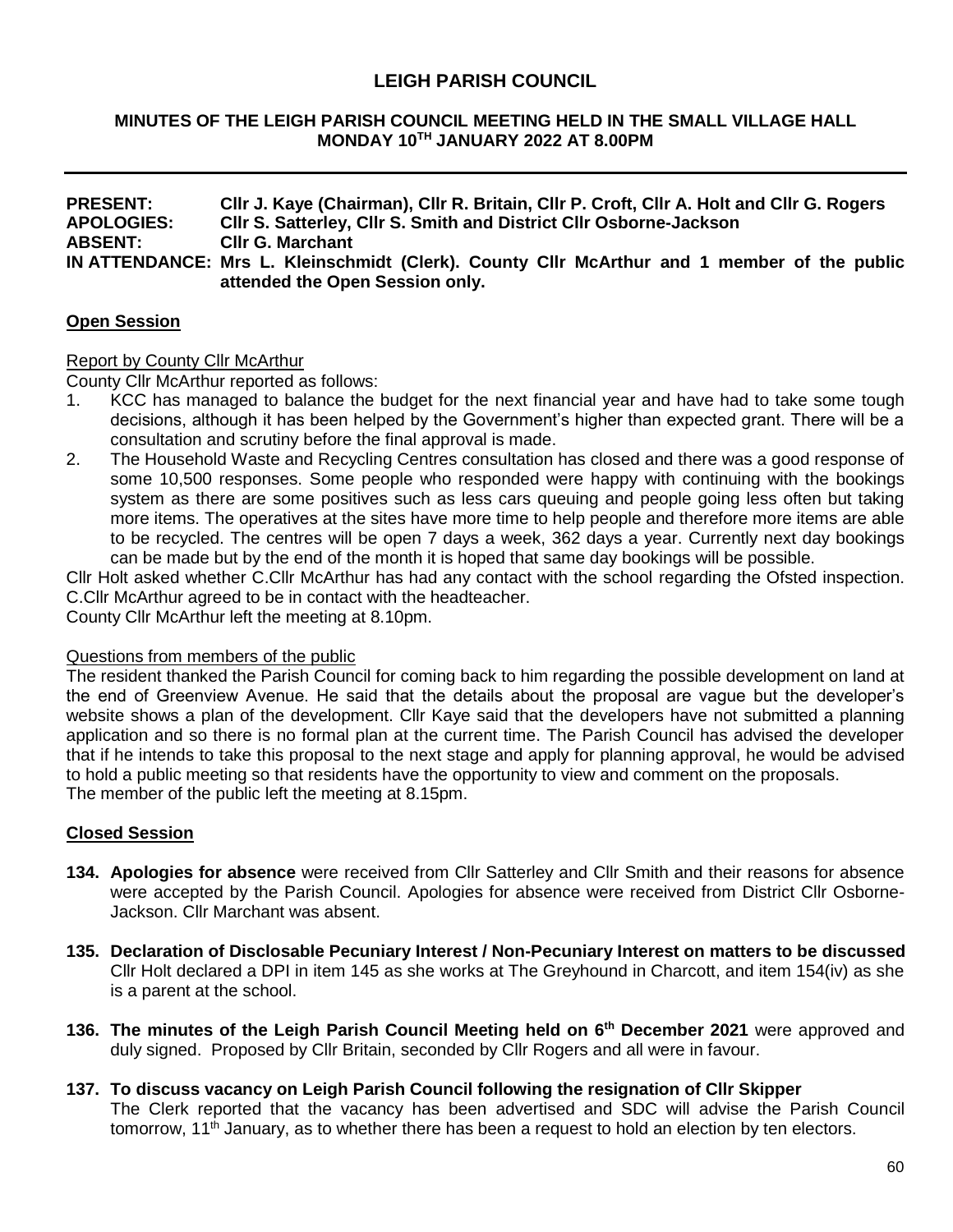If not the Parish Council can co-opt. Members agreed to hold informal interviews next week if SDC advise that there is no requirement for an election. The successful candidate will be co-opted at the February Parish Council meeting.

## **138. Planning**

Cllr Kaye proposed that Cllr Holt be co-opted onto the Planning Committee. This was seconded by Cllr Britain and all were in favour.

i. To consider applications received

None. The Clerk reported that since the last meeting, the Planning Committee discussed the following application and submitted comments:

i. SE/21/03994/HOUSE: 21 The Green Lane, Leigh TN11 8QX - installation of domestic foul treatment plant. Members had a strong objection to this application and submitted the following comments: "Leigh Parish Council strongly object to this application on the following grounds: The application states that the proposed discharge from the new treatment plant is into a ditch / drain, however on inspection there does not appear to be a ditch on the application side of the road. There is a ditch on the opposite side of Green Lane however this is unacceptable for discharge as it does not flow with water all year round as required by the 'General Binding Rules' set down under the regulations by the Environment Agency. If there is any form of ditch or surface water pipework on the application site's side of the road then that too must flow all year round and it is clear that this is not the case. All the ditches and surface water drains local to this site flow into a catchment pond in the middle of the nearby houses which is static / stagnant most of the time. Any introduction of discharged effluent into this would be unacceptable and likely to cause pollution, smell, and nuisance to the residents of the surrounding houses. Since it appears clear that a treatment plant discharge cannot meet the 'General Binding Rules' such a discharge would be an offence under the Environmental Permitting (England and Wales) Regulations 2010. The Parish Council is of the opinion that if SDC therefore approves this application, it is possible that the council is committing a strict liability offence of knowingly causing or permitting a water discharge activity not in accordance with a waste water exemption. In addition, even if the ditch or piped surface water drain flowed throughout the year (which it does not) but is not on the applicants property it would require an easement from the owner of the land and permission from the owner of the pipe. In this case possibly SDC. It appears that the applicant has the following alternative options: (a) apply to the Environment Agency for a Waste Water Discharge Permit (unlikely to be approved for the above reasons) and get permission from the owner to use the ditch / pipe, or (b) carry out percolation tests within the curtilage of the property and obtain a certificate from a 'competent person' and submit this to Building Control with a design for a drainage infiltration system to meet the British Standard BS6297.2007 (not likely to be possible given the nature of the subsoil) or (c) install a cesspool, which can be done under a Building Regulations Notice, or (d) there may be a further option of pumping the foul water into the main drains. This option may have been removed by the applicant's prior sale of his property, unless he can gain permission and an easement from the new owners, or the owners of an adjacent property.

The Parish Council also supports the neighbour's comments, which states that The Green Lane and the western ends of some of the gardens of houses on Greenview Avenue regularly suffer from flooding. Discharging the garage surface water and the purified water from the proposed treatment tank into the existing 'surface water drain/ditch" could exacerbate the problem.

ii. SE/21/04057/LDCPR: 21 The Green Lane, Leigh TN11 8QX - installation of pipework in trench to property and base to Air Source Heat Pump. Members had a strong objection to this application and submitted the following comments: "Leigh Parish Council strongly objects to this application for permitted development due to the proposed siting of the Air Source Heat Pump. The application shows the siting to be in the corner farthest away from the dwelling obviously to reduce the impact. However, this will have a negative impact on neighbours as it will be located closer to their properties.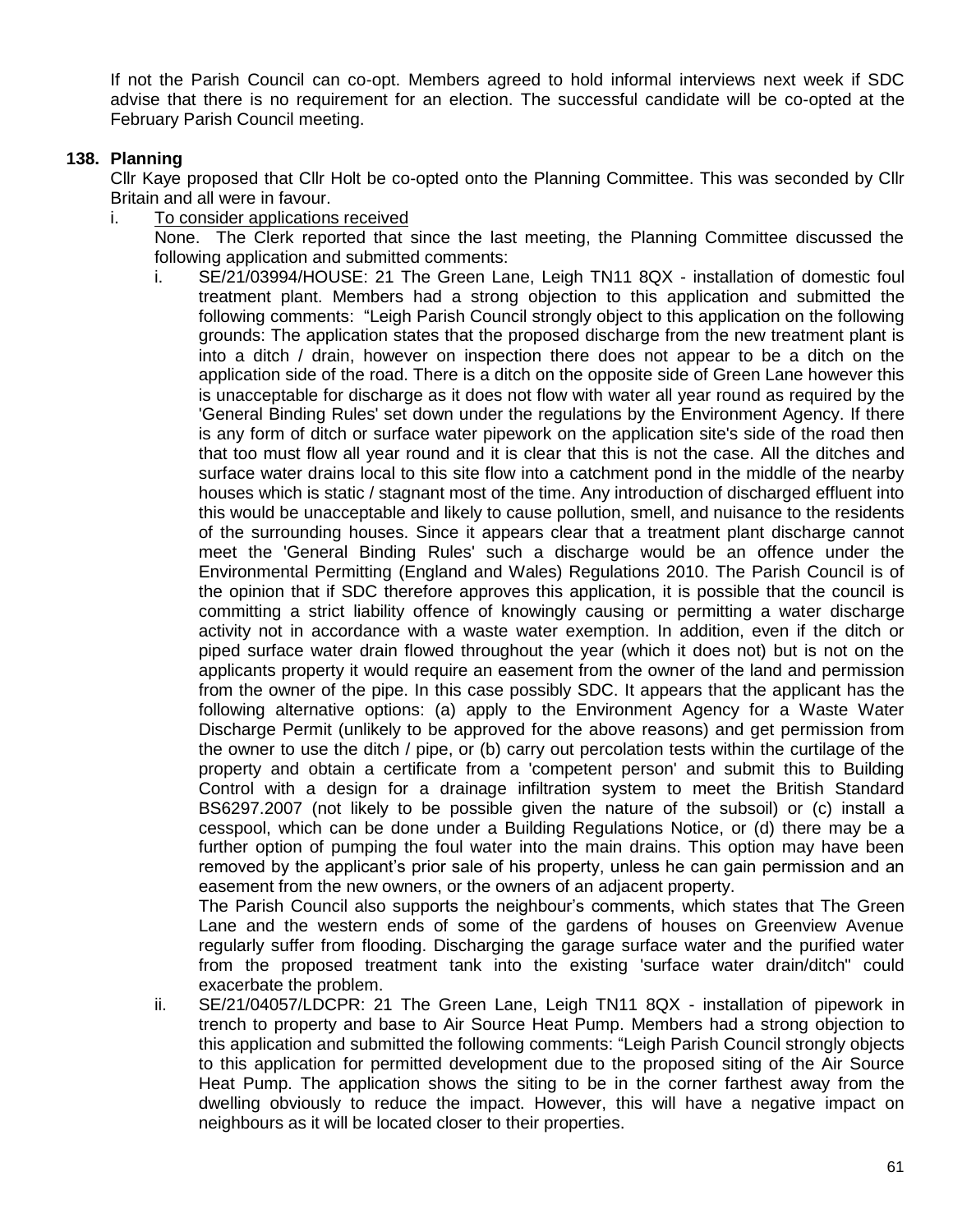"These pumps, whilst clearly advantageous from an environmental viewpoint, do have a very audible noise when running and expel a great deal of very cold air. The Parish Council is of the view that the pump should be positioned closer to the 21 The Green Lane and away from neighbours' properties."

- ii. To report SDC planning application decisions:
	- SE/21/03308/FUL: Kettles Barn, Tonbridge Road, Chiddingstone Causeway replacement of existing dwelling and boundary treatment. Application withdrawn.
	- SE/21/03345/HOUSE: White Cottage, Tonbridge Road, Leigh double storey side extension with single-storey projection to the rear. Application approved.
	- SE/21/03173/HOUSE: Woodside House, Penshurst Road, Penshurst removal of existing temporary entrance gate, and construction of new boundary wall with gates along existing site boundary. Application approved.
	- SE/21/03567/LDCEX: The Piggery Annexe, Brampton House, Scabharbour Road use of former piggery outbuilding as a self-contained permanent dwelling. Application approved.
	- SE/21/03313/FUL and SE/21/03314/LBCALT: Applebys, Tonbridge Road, Chiddingstone Causeway - the redefinition of boundaries between three separate dwellings within an entirely residential site. Application approved.
	- SE/21/03337/LBCALT: The Coach House, Ramhurst Manor, Powder Mill Lane hearth in lounge, new cast iron balustrade, remove 2 posts and cupboard. Application approved.
	- SE/21/03668/FUL: The Pool House Annexe, Brampton House, Scabharbour Road, retrospective change of use from former pool house to single family dwelling. Application approved
- iii. Whitehall Homes

Cllr Kaye said that no planning application has been received for the site at the end of Greenview Avenue and, until such a time as an application has been submitted, the Parish Council cannot comment about these proposals.

## **139. The Green**

- i. To hear update on the Leigh in Bloom's List of Projects The Clerk reported that the Christmas Tree was a great success and Jane Steare said that she has received a lot of favourable comments.
- ii. To discuss the annual tree survey and approve quote for work required

The Clerk reported that the annual tree survey was carried out on Friday 17<sup>th</sup> December and there were the following recommendations:

| Ι.   | English Oak T7: remove deadwood                    | £25.00  |
|------|----------------------------------------------------|---------|
| ii.  | English Oak T8: remove deadwood                    | £40.00  |
| iii. | English Oak T10: remove deadwood                   | £70.00  |
| iv.  | Lombardy Poplar T16: remove dead stubs             | £6.00   |
| V.   | 9 Hornbeam T17-T25: remove dead stubs @ £6.00 each | £54.00  |
|      |                                                    | £195.00 |

This work does not require approval from SDC. Members approved the work and Clerk to ask the Original Tree Surgeons to timetable the work.

### **140. To discuss the location and future maintenance of the parish defibrillators**

The Clerk reported that the parish defibrillators are located:

- i. Leigh Village Hall
- ii. 15 The Forstall
- iii. Charcott telephone box
- iv. Leigh Railway Station (owned and maintained by Network Rail).

The Clerk reported that there was a request to move the defibrillator on the wall of 15 The Forstall to the Cricket Pavilion. Members agreed that the defibrillators should stay in their current location.

The Clerk reported that there has been an offer made by a resident who is a First Responder for Secamb to take over the maintenance of the parish defibrillators. Members agreed and thanked the resident for taking this on.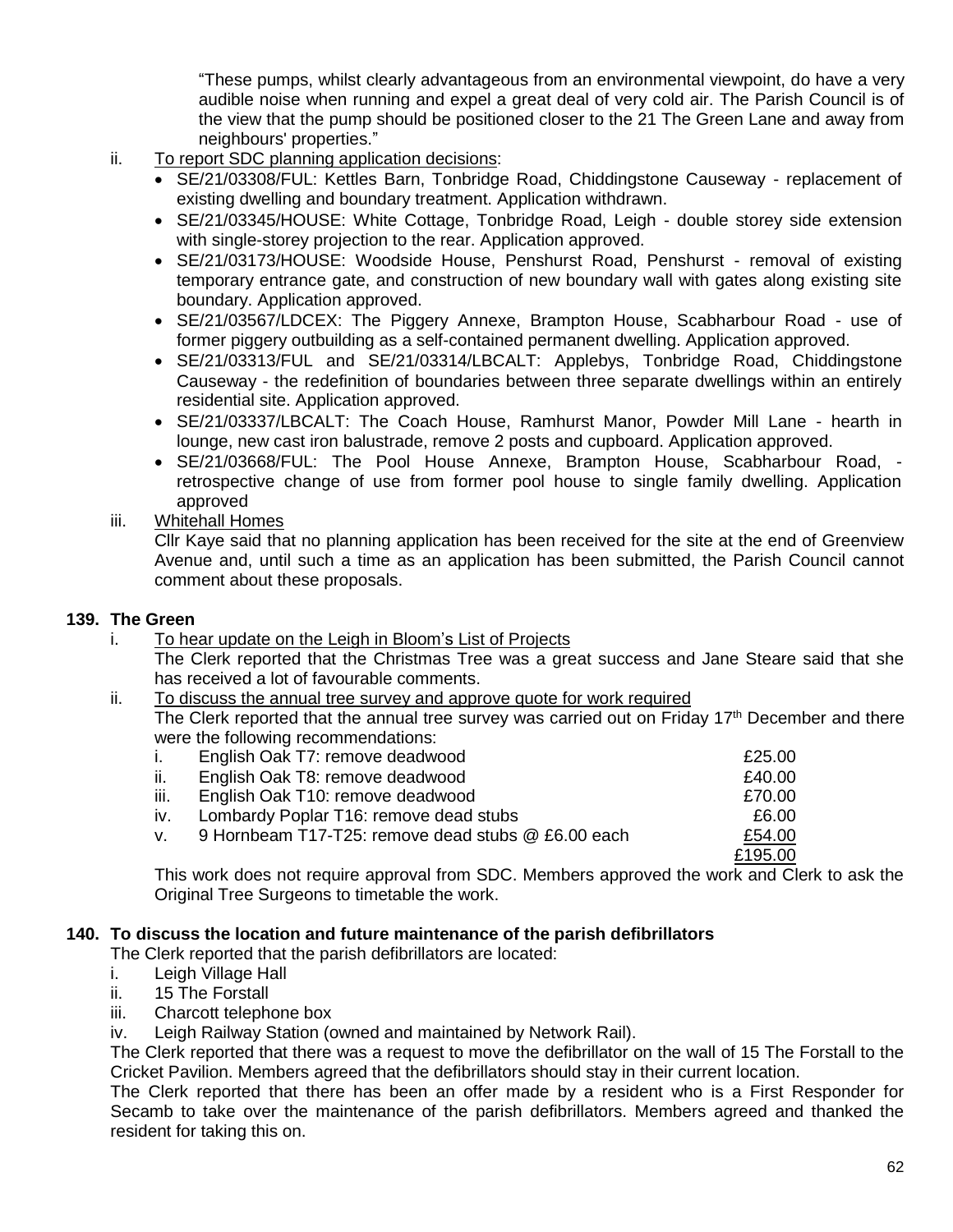## **141. To discuss quote for maintenance of The Old Burial Ground**

The Clerk reported that the following quote has been received from RWE Rural Services:

- Canopy raise Laurel and the adjacent Field Maple up to approximately 3m.
- Mulch bramble area on rear boundary to tidy.
- Yew tree opposite the gate on rear boundary, canopy raise up to 3m and reduce back lateral growth by approximately 1m to tidy.
- Japonica behind large Laurel. Dismantle and fell to ground level.
- Large Laurel along the rear boundary, canopy raise and cut back to open up the area and tidy.
- Yew tree on right hand boundary when walking down the length of the graveyard next to house. Crown lift by reducing back to source the first four branches. Laurel at the end of the graveyard. Canopy raise and cut back to open up the area and tidy.
- Pile of wood material in the centre of the graveyard. Remove.

Price: £500 + VAT. This will need approval from SDC as in Conservation Area.

Members agreed to proceed and approved the quote. Clerk to obtain the necessary approvals.

## **142. To discuss quote for maintenance of the trees on Well Close**

The Clerk reported that the following quote has been received from RWE Rural Services:

- i. Well Close Leylandii hedge on the left hand side past the newly planted Thuja hedge
	- Reduce height of the first section of hedge to match the height neighbour's have cut to.
	- Trim back face hard to neaten, but without bearing brown.
- ii. Second section of hedge
	- Dismantle and fell to ground level the end tree closest the road and grind out the remaining stump as access allows.
	- Trim new growth hard from height and both faces of the remaining hedge to tidy, but without bearing brown.
	- This will need approval from SDC as in Conservation Area.
- iii. Supply and plant 1 Thuja Plicata at the end of the hedgerow where the Leylandii has been removed: Price: £150 + VAT
- iv. Supply and plant 1 Thuja Plicata 225m-250m to replace dead plant in new hedgerow: Price: £150 + VAT

Total cost: £800 + VAT

Members agreed to proceed and approved the quote. Clerk to obtain the necessary approvals.

## **143. Highways**

The Clerk reported that she met the KCC Drainage Officer Lewis Sutton and discussed:

- i. The drains at the junction of Powdermill Lane and The Forstall. The Drainage Officer has the following plan in place to improve drainage to remove the surface water:
	- $\bullet$  11<sup>th</sup> January, a team will cleanse and jet two gullies (one on the junction of The Forstall and one located 5m into the road)
	- $\bullet$  13<sup>th</sup> January, the gully grate and frames will be replaced and lowered with some patching around to alleviate ponding.
	- $\bullet$  14<sup>th</sup> January, a bigger vehicle will attend to complete Barnett Way to The Green, cleaning all gullies and chambers.
- ii. The lack of a drain at the corner of Powdermill Lane and The Green, outside No.1 The Bungalows. The Drainage Officer is going to consider what can be done, possibly digging a trench and laying shingle. This cost may not be covered by Highways and alternative funding arrangements may be required. On 14<sup>th</sup> January, the pipe will be cleared on the corner.
- iii. Ensfield Road railway bridge. The Drainage Officer is going to chase up the cleansing teams. He will put a request in to kerb around the two drains next to the adjacent garden to help the flow into the drain. There will be a road closure and the cleansing team will attend at the same time. The team will also fill in the holes in the road under the bridge and at the end of the track to Penshurst Estate land just south of the railway bridge.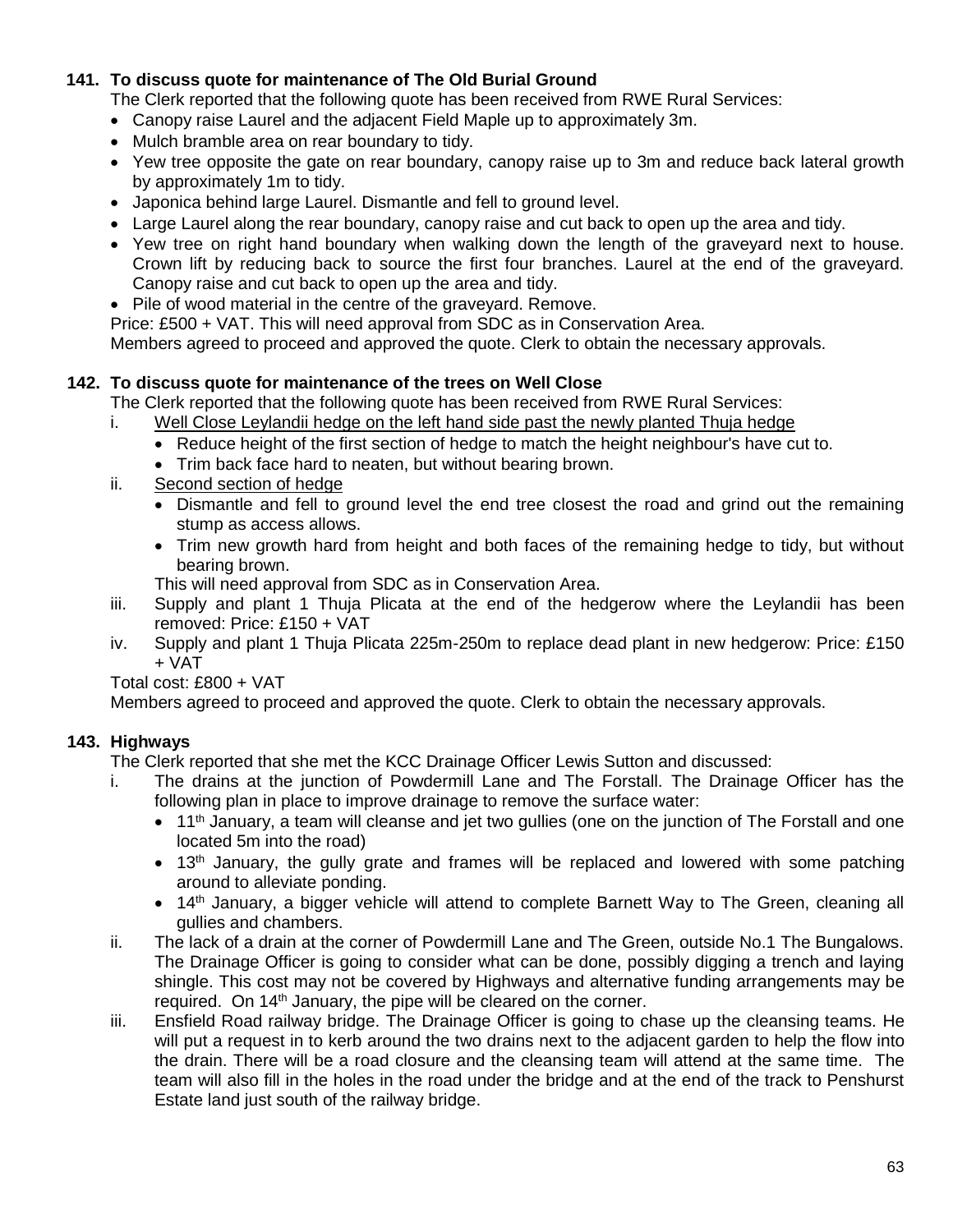# **144. Powder Mills**

None.

# **145. Charcott**

To discuss the possibility of a new car park for the pub and associated costs

Cllr Holt reported that the pub does not feel that parking is necessarily a problem but if the village or the parish wish to contribute some funding towards a parking area to ease congestion, the landlords of the pub will be willing to contribute.

# **146. Aged Persons Dwellings**

The Clerk reported that the tenant moves into No.2 The Bungalows on Thursday 13<sup>th</sup> January and she took the lease from 1st December. Peter Croft has been asked to clear the gutters but there appears to be a blockage where the gutter goes into the ground. To be investigated further.

## **147. Affordable Housing**

- i. Cllr Kaye proposed that Cllr Holt be co-opted onto the Affordable Housing Committee. This was seconded by Cllr Britain and all were in favour.
- ii. The Clerk reported that the deadline for returns of the Second Stage Housing Needs Survey was 15<sup>th</sup> December. Feedback and the report from Action with Communities in Rural Kent has not yet been received. To be discussed next month.

# **148. Aviation**

The Clerk reported that the CAA has today launched a 12-week consultation on a refreshed Airspace Modernisation Strategy which will:

- extend the strategy out to 2040
- place integration of all airspace users at the core of the strategy, including accommodating new aerial vehicles like drones, advanced air mobility and spacecraft
- aim for simpler airspace design and supporting regulations
- introduce sustainability as an overarching principle to be applied through all modernisation activities, including better managing noise and helping achieve government commitments to net zero emissions
- align delivery of the strategy with the ICAO Global Air Navigation Plan and provide a clear strategic path for rulemaking activities, now that the UK has left the EU and the European Aviation Safety Agency.

https://consultations.caa.co.uk/policy-development/draft-airspace-modernisation-strategy-2022-2040. The consultation closes on 4 April 2022.

# **149. To discuss the Leigh Village Halls**

None.

## **150. To discuss correspondence received**

The Clerk reported that the list of correspondence received has been circulated, and drew members' attention to the following:

- i. Item 3: Kent Police: Well Close, Leigh on Sunday  $12<sup>th</sup>$  December between 12:00 and 13:16, somebody broke into a residential property and stole a broadband router and the keys to the property. Crime Report No. 46/255940/21
- ii. Item 4: SDC regarding the Making it Happen Community & Voluntary Awards, which are due to take place at St Nicholas's Church on Wednesday 9 March. The deadline for nominations is Sunday 2 January 2022. This year's categories are:
	- Charity Project of the Year
	- Community Arts or Sports Group of the Year
	- Youth Group/Young Person of the Year
	- Best Business in the Community
	- Local Hero Outstanding Individual Community Champion
	- Carer of the Year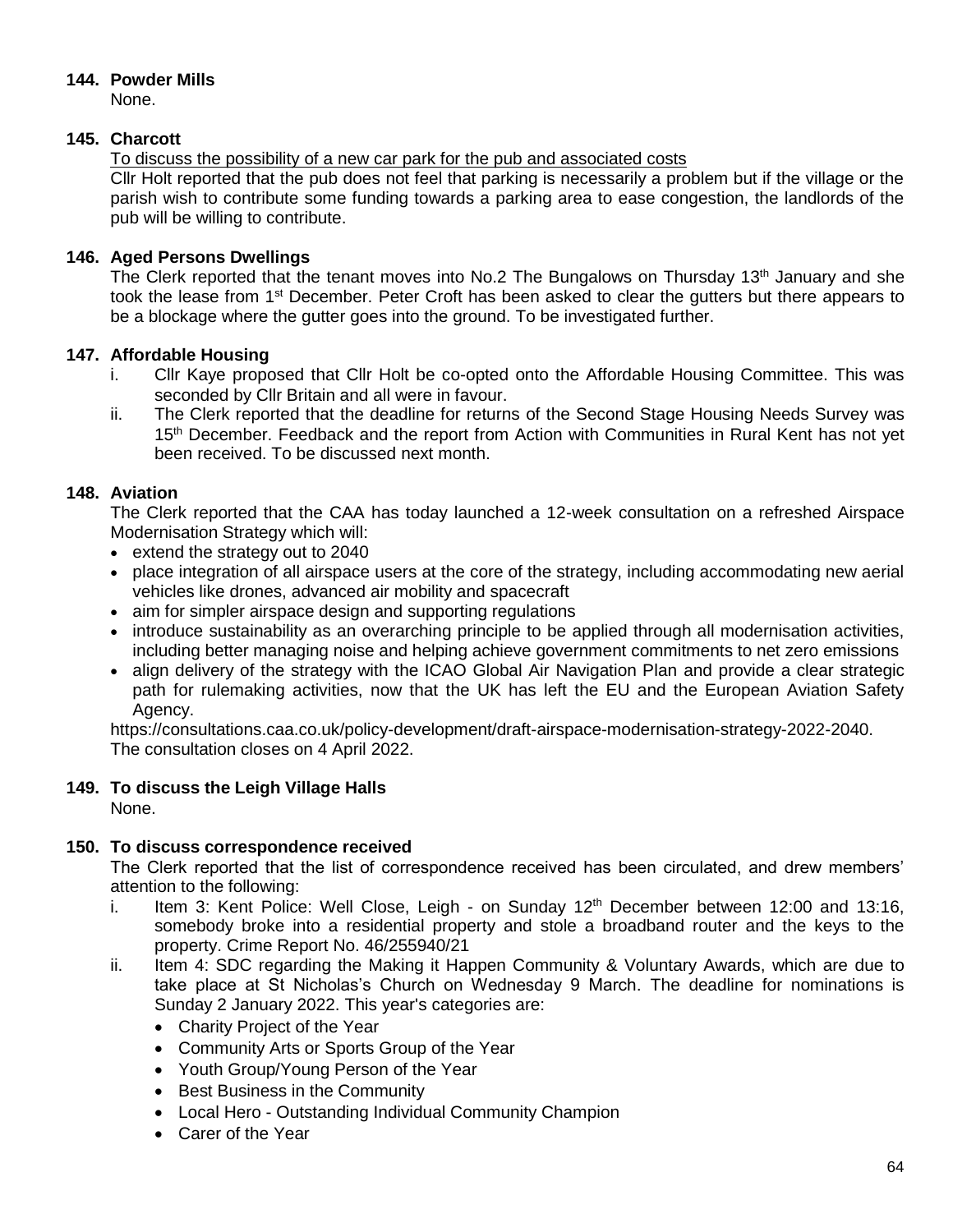- Lifetime Achievement
- Volunteer Group of the Year
- Older Person's Group/Older Person of the Year
- Contribution to the Environment
- Healthy Living Award

Nominations can be made by visiting www. sevenoaks.gov.uk/communityawards or emailing communities@sevenoaks.gov.uk or by calling us on 01732 227000."

- iii. Item 5: Email from Kathy Aucott, The Environment Agency, attaching the collated questions and answers which were raised prior to the Hildenborough event.
- iv. Item 7: AEF and the Aviation Communities Forum (ACF) will combine under the AEF structure with ACF becoming the Airspace and Noise Community Forum of the AEF. Existing AEF and ACF members are invited to a virtual meeting on 12th January 2022 between 10am and 12pm to discuss the initiative and the planned activities for 2022.
- v. Item 10: Kent Police: monthly report: "Police have started using a social media system called My Community Voice. This allows members of the public to contact officers, ask questions and raise concerns and receive updates/alerts sent out by Kent Police. We would encourage people to use this and sign up to My Community Voice at www.mycommunityvoicekent.co.uk.

Leigh and Chiddingstone – PCSOs continue to patrol the area of Leigh and are pleased to report that after various measures and extra patrols the issue of the ASB bikes in Leigh seems to have died down and is no longer an issue. If you do see the bikes or encounter or are the victim of any ASB, please report this to us as soon as possible by calling 101 or via the live chat, however patrols in the area will continue. We have also had reports of a homeless male living in a tent near the Plough Pub in Leigh. Police are aware of the matter. We have spoken to the male and are working with the council to get this male rehomed as soon as possible."

## **151. To discuss the Bulk Refuse Freighter Service**

The Clerk reported that the Bulk Refuse Freighter will visit Crandalls, Leigh on Saturday 15<sup>th</sup> January from 13.30 to 14.15. The following dates will be  $5<sup>th</sup>$  March, 2<sup>nd</sup> July and 10<sup>th</sup> September.

## **152. To discuss nominations for the KALC Community Award Scheme 2022**

Members discussed and agreed the nomination for the KALC Community Award Scheme 2022.

# **153. To discuss the Queen's Platinum Jubilee 2nd to 5th June 2022**

Members discussed possible arrangements for the commemoration events and more details next month.

### **154. Finance:**

- i. To hear report of the Finance Committee meeting held on 4<sup>th</sup> January 2022 The Finance Committee met to discuss the Actual vs Budget figures and next year's budget and precept requirements.
- ii. To discuss the 2021/22 Actual vs Budget and Earmarked Reserves, and the 2022/23 Budget This year's budget vs actual is on track apart from an overspend on APD, which will be transferred from Reserves.
- iii. To set the level of the 2022/23 Precept The Finance Committee recommend a 2.98% increase in the Parish Council's portion of the Council Tax from £48,000 to £50,500. Proposed by Cllr Croft, seconded by Cllr Rogers, and all in favour.
- iv. To discuss the application for grant from Leigh School

The Clerk reported that the School has requested a grant to help aid reading in KS1. The Finance Committee has recommended that the Parish Council give a grant of £1,920 to pay for an enclosed book corner in the Year 1/2 classroom, with a seating area and shelves for books, two display stands and a reading rug. There would be a request that this funding is specifically earmarked for this project. Cllr Britain proposed that this grant request be approved, seconded by Cllr Croft and all were in favour.